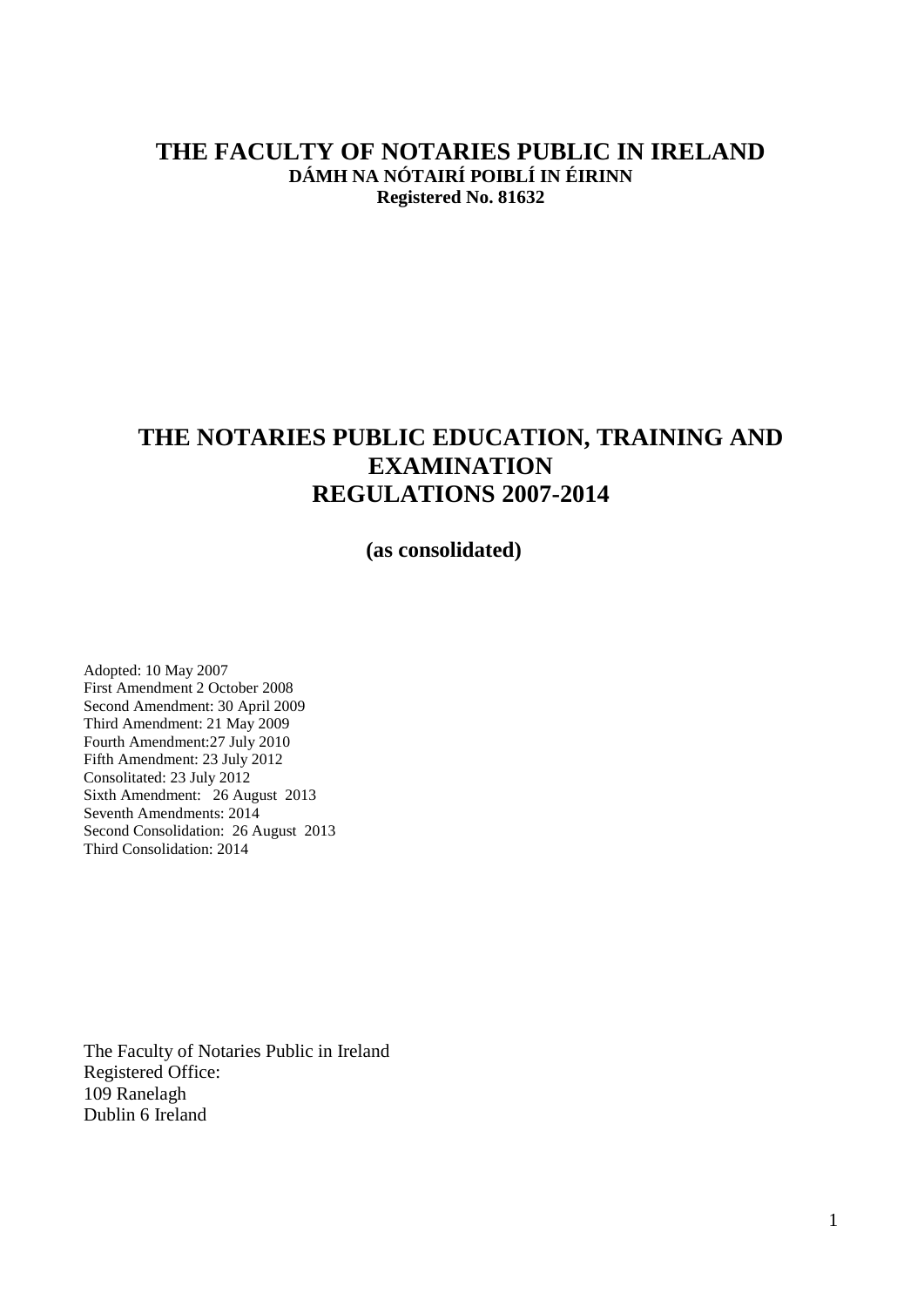#### **THE FACULTY OF NOTARIES PUBLIC IN IRELAND DÁMH NA NÓTAIRÍ POIBLÍ IN ÉIRINN Registered No. 81632**

# **THE NOTARIES PUBLIC EDUCATION, TRAINING AND EXAMINATION REGULATIONS 2007-2014** (as consolidated)

### **Definitions**

In these Regulations, except where the context otherwise requires, the following words shall have the meanings respectively set opposite them:

**"**Appendix" means the appendix to the regulations set forth at the end of these regulations or as amended from time to time in accordance with the regulations for the time being in force;

"Applicant" means a person who, being eligible under the regulations to sit the Faculty Examination, gives formal notice to the Director of Education of his or her intention to sit such examination, pays the appropriate registration fee and complies with all other requirements of the regulations;

"Certificate of Examination – Competency Test" means a certificate issued by the Registrar or the Director of Education to an applicant for the purposes of the Practice Direction of the Chief Justice dated 28 March 1994 indicating that the applicant has passed the Faculty Examination;

"Chief Justice" means the Chief Justice of Ireland;

"Continuing Professional Development" and **"**CPD" mean the provision of further education and training to a Notary Public (which has the approval of the Education Committee) aimed at further developing the abilities, professional development and skills of the Notary Public whether in relation to notarial practice, law or management;

"Diploma in Notarial Law and Practice" means the diploma of the Faculty of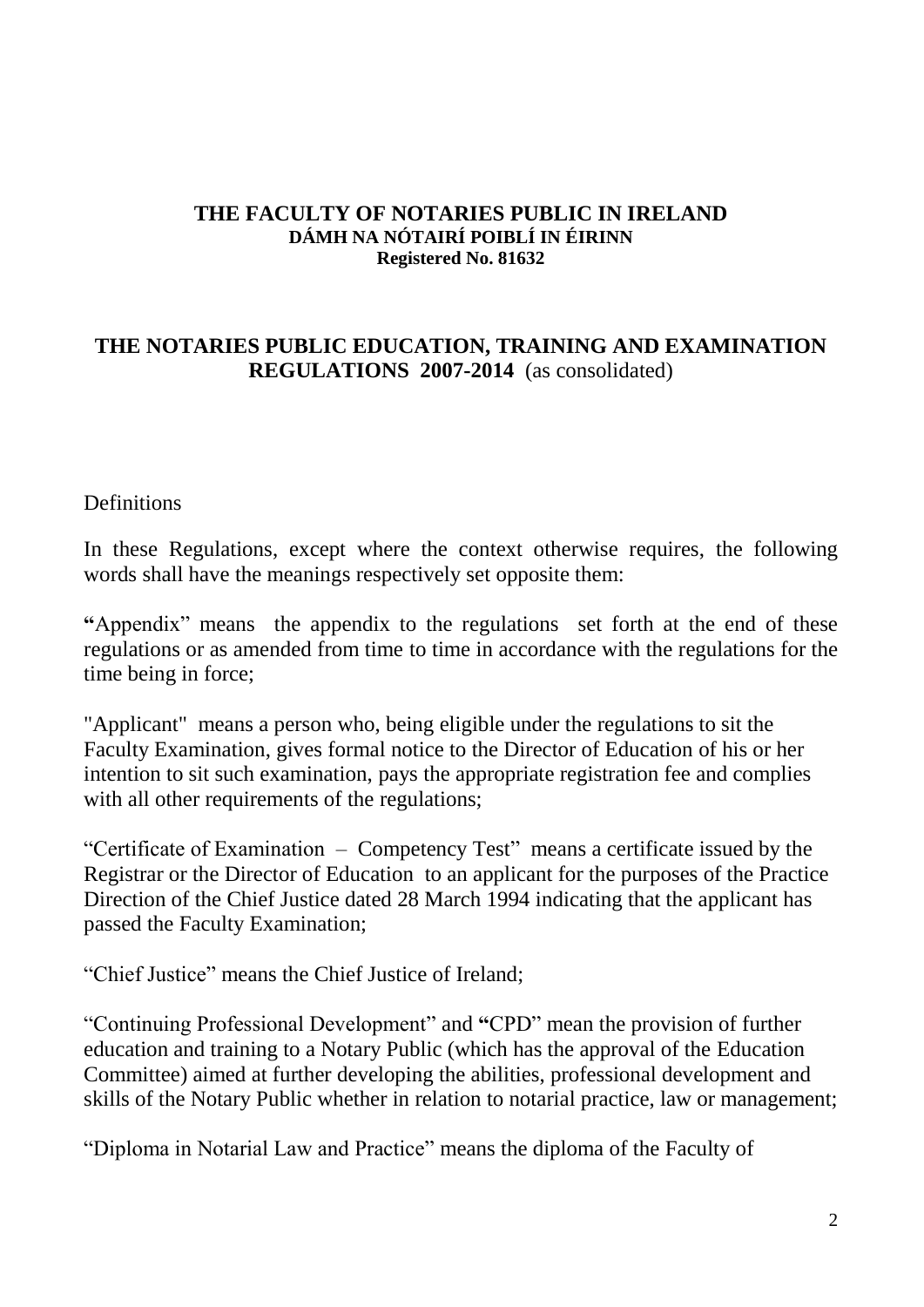Notaries Public in Ireland awarded to an applicant pursuant to Regulation 1(4) or 1(5) of these regulations. The designation "Diploma in Notarial Law and Practice" may be abbreviated to "Dip.Not.L."

"Director of Education" means the person appointed by the Faculty (acting through the Governing Council of the Faculty) to be the head of the educational function of the Faculty and of the Institute.

"Education Committee" means the Education Committee of the Faculty;

"Examination body" means the body consisting of not less than two practising Notaries Public for the time being authorised and appointed by the Institute of Notarial Studies to conduct and supervise examinations on its behalf and assess the performance of applicants in such examinations;

"Faculty" means the Faculty of Notaries Public in Ireland;

"Faculty Examination" means the examination for which provision is made in the Notaries Public Education, Training and Examination Regulations 2007-2014 as amended or extended from time to time;

"Institute of Notarial Studies" and "the Institute" means the division of the Faculty with responsibility for the educational services of the Faculty including the conduct of the Notarial Professional Course, the Diploma in Notarial Law and Practice, the conduct of the Faculty Examination and any examination in whatever format for the award of the Diploma in Notarial Law and Practice to existing practising notaries.

"Notarial Professional Course" means the course of studies and training in notarial law, practice and procedure;

"Registrar" means the Registrar of the Faculty of Notaries Public in Ireland;

"Regulations" mean the Notaries Public Education, Training and Examination Regulations 2007-2014 and such other regulations amending, extending or replacing the same as may be made by the Faculty (acting through the Governing Council of the Faculty) from time to time;

"Qualified Notaries Transfer Test" means the test for the time being approved by the Educational Committee of the Faculty to be undergone by a notary who, having satisfied the requirements of regulation 10 of the Regulations, seeks to be appointed a Notary Public in Ireland;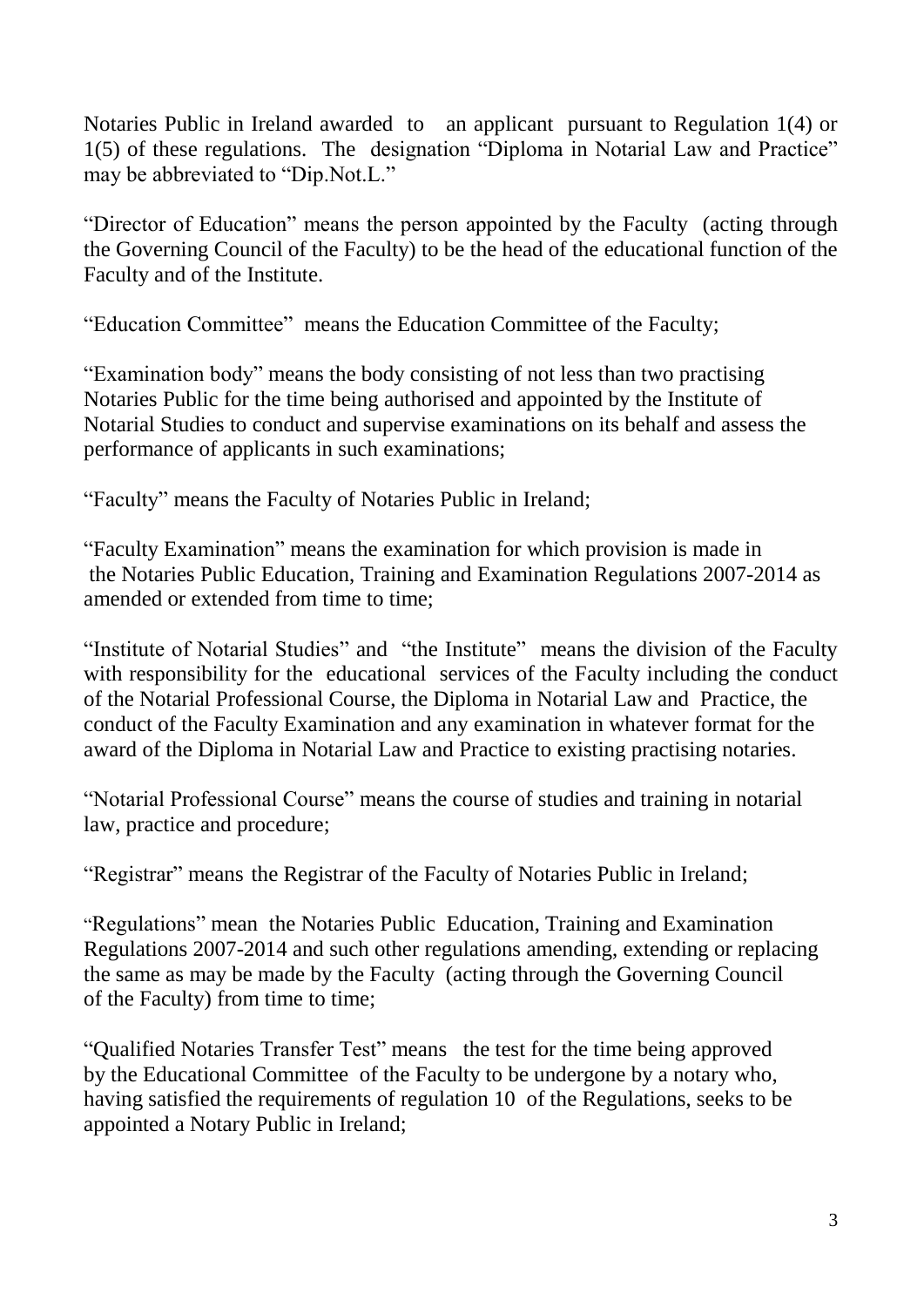"Supervisor" means a person appointed by the Institute to supervise Faculty Examinations:

1(1) To be eligible to sit the Faculty Examination, an applicant shall (i) be a practising solicitor or practising barrister in good standing who on the date of his or her application to sit the Faculty Examination has not less than five years postqualification experience in the general practice of law at least two consecutive years of which shall be in the period immediately preceding the application and (ii) have successfully completed the Faculty's Notarial Professional Course and obtained a certificate from the Institute to that effect.

(2) The Education Committee shall determine the commencement and finishing dates of the Notarial Professional Course for each academic year.

(3) The Notarial Professional Course shall be delivered in modules consisting of lectures organised and conducted under the direction, management and supervision of the Director of Education.

(4) An applicant who has (i) attended the designated number of modules of the Notarial Professional Course, (ii) obtained a certificate of attendance at such course from the Institute and (iii) paid the appropriate examination fee, may sit the Faculty Examination and on passing the said examination may be awarded the Diploma in Notarial Law and Practice of the Faculty.

(5) A practising Notary Public who has (i) attended the designated number of modules of the Notarial Professional Course, (ii) has a certificate of attendance at such course from the Institute and (iii) paid the appropriate examination fee may undertake an examination in the format decided by the Institute and on passing the said examination be awarded the Diploma in Notarial Law and Practice of the Faculty.

(6) Each module of the Notarial Professional Course shall be based on the syllabus for the time being for the Faculty Examination set out in the appendix, subject as therein provided.

(7) An applicant who has presented for the Faculty Examination at any time up to and including May 2012 but who has not received a Certificate of Examination – Competency Test from the Faculty based on his or her performance at such examination may, on or before 1 November 2012, apply to the Education Committee of the Faculty for exemption from the first Notarial Professional Course commencing in December 2012. Any such application shall be in writing addressed to the Registrar and shall state the reasons why the applicant should be exempted from attending the first Notarial Professional Course. The applicant may be requested to attend for interview with the Director of Education of the Faculty to discuss the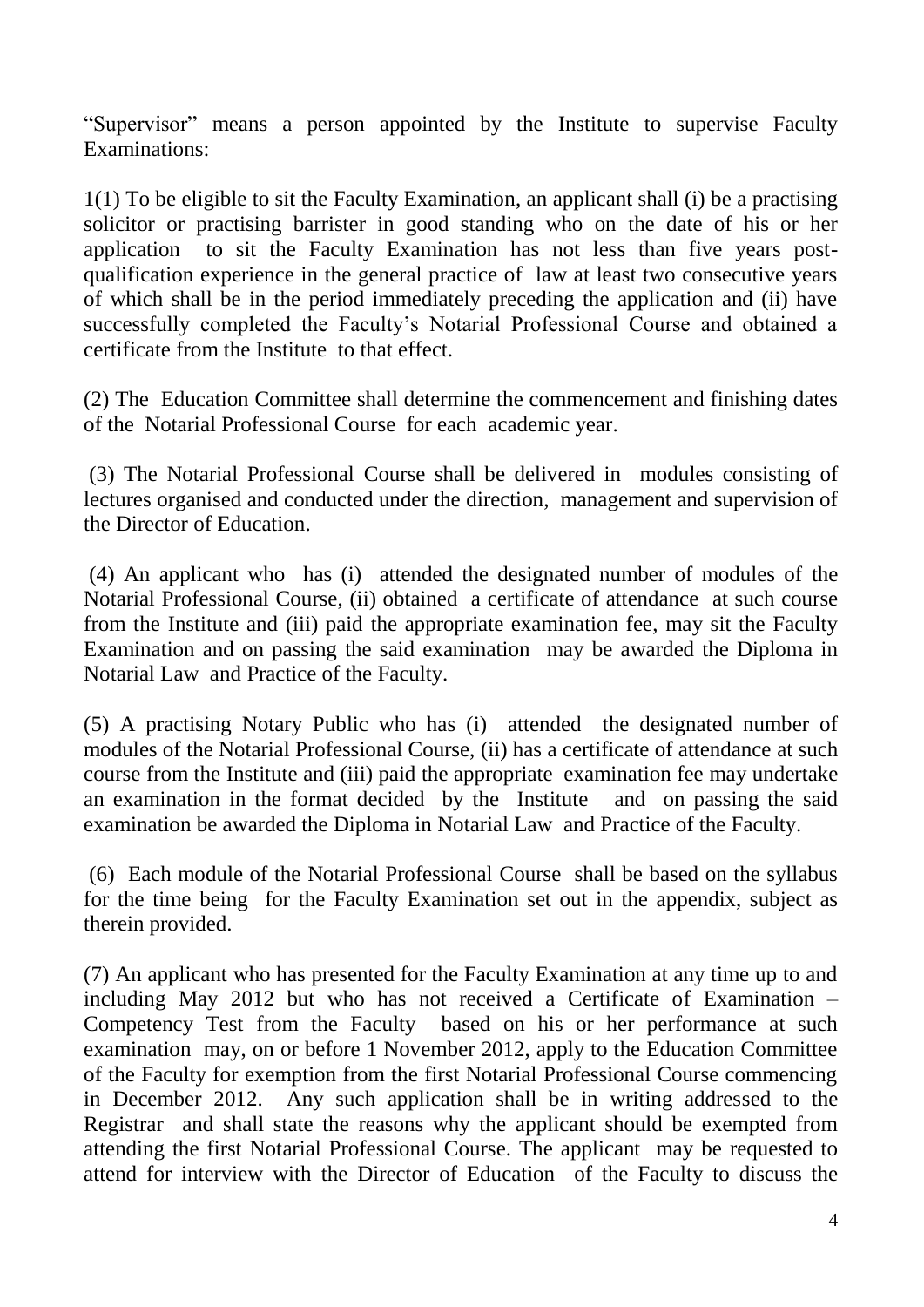merits of the application. The Education Committee shall give its decision on such application to the applicant within 30 days of receipt of the application.

(8) An applicant who has been granted an exemption from attending the first Notarial Professional Course may sit the Faculty Examination to be held in May 2013 or such other date in 2013 as shall be fixed for the Faculty Examination.

(9) An applicant who (i) has presented for the Faculty Examination at any time up to and including May 2012 but who has not received a Certificate of Examination - Competency Test from the Faculty/Institute based on his or her performance at such examination and (ii) has not received an exemption from the Education Committee referred to in Regulation 1(7) of these regulations shall be required, unless the Chief Justice determines otherwise, to obtain a certificate of attendance at the Notarial Professional Course.

2. An applicant intending to sit the Faculty Examination shall give notice in writing to the Director of Education of his or her intention so to do not later than 15 April in respect of the May examination next following (or at least one clear month's notice prior to the examination in any other circumstance) accompanied by any appropriate examination fee as set by the Governing Council of the Faculty from time to time and, if so requested by the Director of Education on the advice of the Examination Body, a certificate of good standing (in the form prescribed by the Faculty) signed by a Notary Public or a Solicitor practising in the county in which the applicant proposes to practise as a Notary Public or in an adjoining county and such other material as may be specified by the Director of Education.

3. A practising Notary Public intending to undertake the examination leading to the award of the Diploma in Notarial Law and Practice shall give notice in writing to the Director of Education of his or her intention so to do not later than 15 April in respect of the Diploma examination to be held in the month of May next following (or at least one clear month prior to the Diploma examination in any other circumstance), accompanied by any appropriate examination fee as set by the Governing Council of the Faculty from time to time. In order to be deemed successful in the examination, a Notary Public shall achieve a mark of not less than 50% (of the total marks available).

4. An applicant shall be present for registration at the venue notified for the Faculty Examination 15 minutes (approximately) prior to the time fixed for the commencement of the examination. On registration, each applicant (for purposes of confidentiality and security) will be given a dedicated examination number which the applicant will enter at the top of each page of the examination answer paper (the 'answer paper') instead of the applicant's name.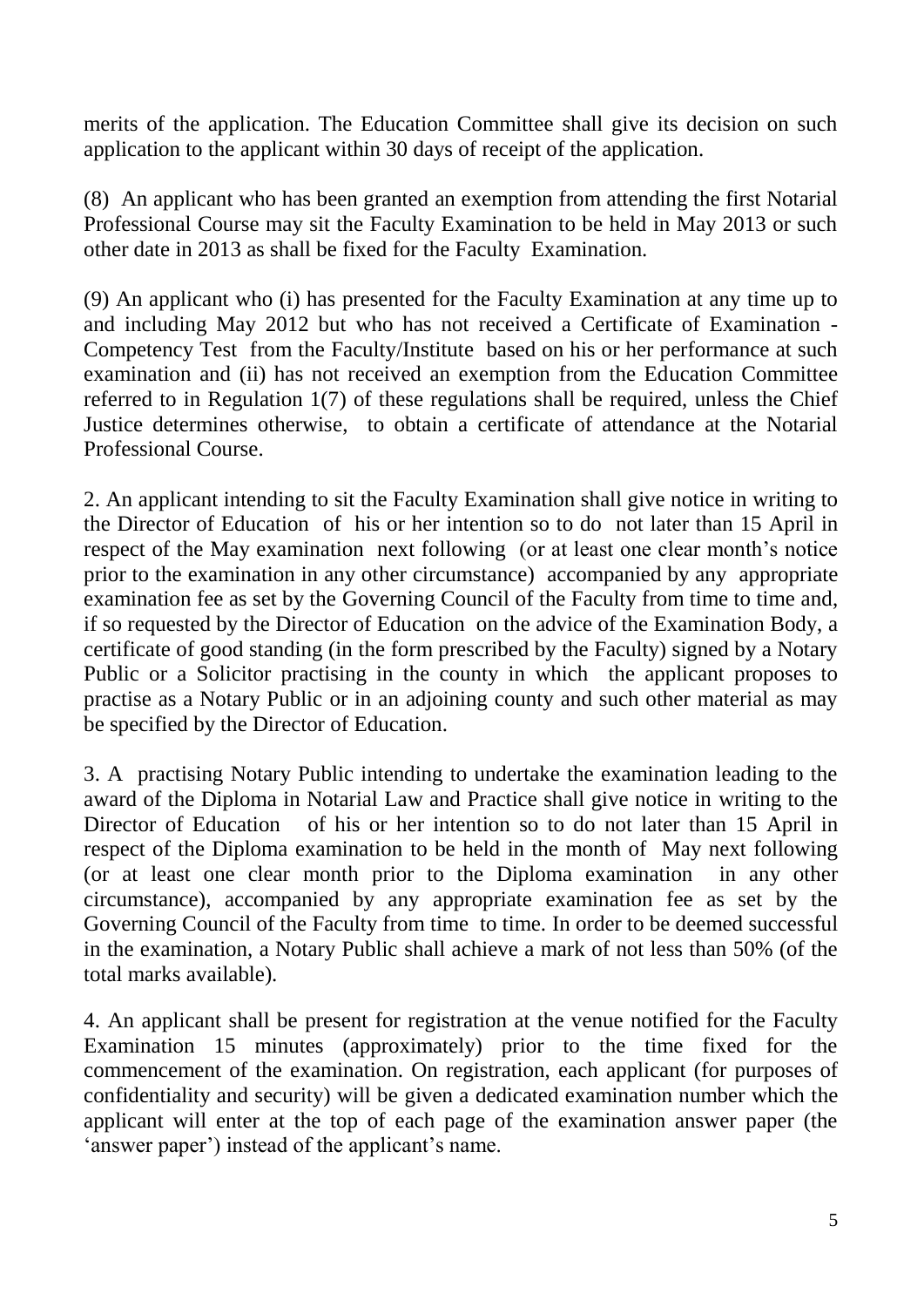5.(1) The Faculty Examination will be of such duration, being not less than two hours and thirty minutes, as the Education Committee shall determine and shall be in the form of a written test based on the syllabus published by the Faculty for the time being in force and set out in the appendix hereto. The examination question paper (the 'question paper') will contain six questions, five of which must be attempted. A question may be subdivided and proportionate marks will be awarded for each subdivision correctly answered. In order to be deemed successful in the examination, an applicant shall achieve a mark of not less than 50% (of the total marks available) on the basis of his or her answers to the questions on the question paper.

The Faculty, acting through the Director of Education may request any applicant to attend for interview with an appointed officer of the Institute prior to the examination and to produce for examination any evidence of identity, character or qualifications on which the applicant relies.

(2) The syllabus may be altered by the Education Committee from time to time.

6. On the conclusion of the examination, an applicant shall surrender his or her answer paper to the supervisor together with the question paper. Copies of the question paper may not be made by an applicant.

7. (1) The answer paper will be examined by the Examination Body who will award marks based on the answers given in each answer paper.

 (2) The Registrar or the Director of Education shall cause a Certificate of Examination - Competency Test to be issued to each applicant who has been deemed to have passed the examination. On receipt of such Certificate of Examination - Competency Test, the applicant may proceed with his or her application to the Chief Justice to be appointed a Notary Public.

 (3) An applicant who having sat the examination fails to obtain a Certificate of Examination – Competency Test on the basis of his or her performance in such Examination may re-sit the examination on two further occasions but under no circumstances shall an applicant be permitted to sit the examination on more than three occasions in all.

 (4) An applicant who fails to obtain a Certificate of Examination – Competency Test on the basis of the results of the examination may notwithstanding such failure proceed with his or her petition to the Chief Justice seeking to be appointed a Notary Public and, in such circumstances, the relevant question paper, the applicant's answer paper and any report of the Examination Body shall be put in evidence on affidavit by the Registrar on or prior to the hearing of such petition.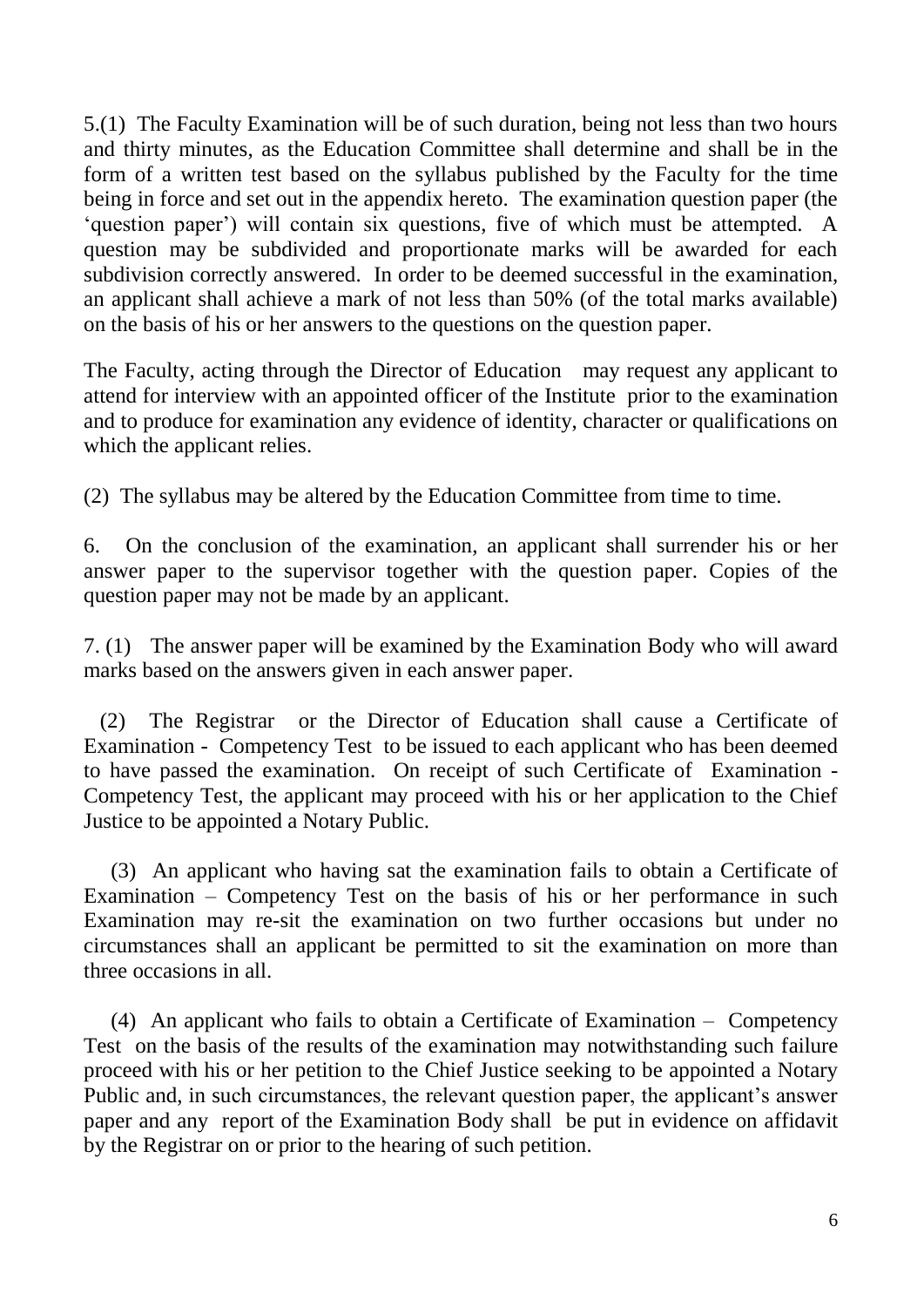8. (1) During the course of the examination an applicant shall not use or have in view any digital or electronic equipment (including a mobile phone) capable of transmitting or receiving communications either in the form of voice, text or picture or any book, written material or *aide memoire* and, if requested, shall surrender any such device or material to the supervisor for the duration of the examination.

 (2) The Education Committee may make such temporary regulations as they consider appropriate to deal with the special needs of an applicant with a certified medical condition provided that not less than 14 days notice in writing specifying the medical condition and the needs of the applicant shall have been given to and received by the Director of Education.

9. (1) A notary seeking to establish eligibility pursuant to any law of the European Union or any implementing legislation to practise as a Notary Public in Ireland must (a) prove to the Director of Education that he or she meets the requirements of such law of the European Union and any implementing legislation and (b) pass the Qualified Notaries Transfer Test of the Faculty, provided that mothing herein contained shall affect, limit or prejudice the jurisdiction of the Chief Justice in the matter of appointing a Notary Public.

 (2) On passing the Qualified Notaries Transfer Test, such notary will be awarded a Certificate of Examination - Competency Test and will be entitled to proceed in like manner to any other person who has been awarded a Certificate of Examination - Competency Test under these regulations to be admitted as a Notary Public in Ireland.

 (3) The syllabus for the Qualified Notaries Transfer Test is based on that set out in the appendix to these regulations, relevant particulars of which should be sought by the notary from the Director of Education.

 (4) The regulations shall apply *mutatis mutandis* to a person referred to in paragraph 1 of this regulation.

10. (1) Each practising Notary Public shall in the period commencing 1 January 2013 and ending 31 December 2013, and thereafter from year to year, accrue CPD credits to the value (expressed in hours) for the time being set by the Faculty.

 (2) CPD credits may be obtained by a Notary Public by personal attendance at addresses, lectures, presentations, seminars and courses of study which in the opinion of the Faculty/Institute are calculated or likely to enhance the experience, knowledge, learning and skill of the Notary Public as such.

 (3) In the introductory period namely, from 1 January 2013 to 31 December 2013, a Notary Public shall be required to accrue CPD credits equivalent to two hours in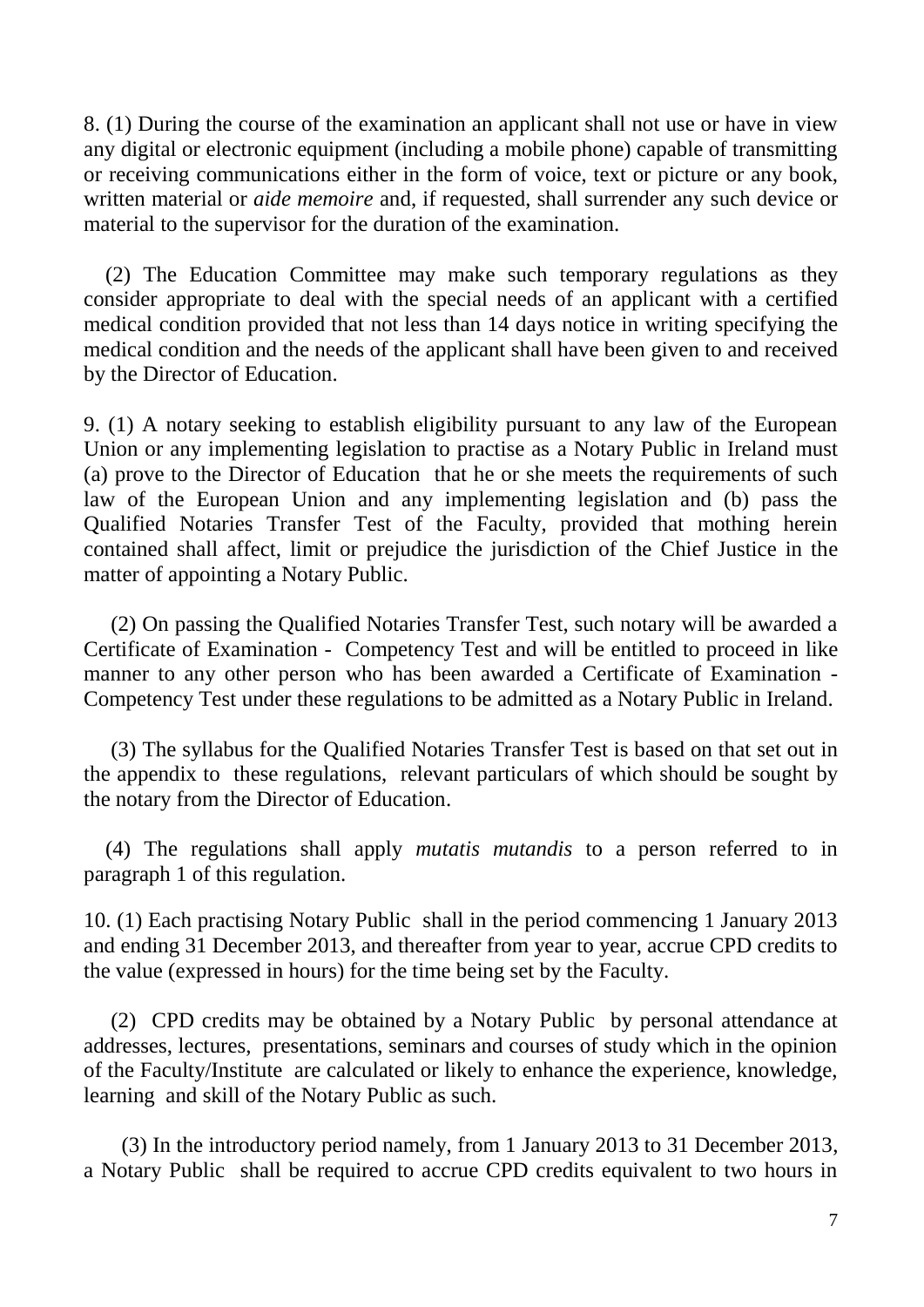the manner aforesaid. In each succeeding year after the introductory period the number of hours for CPD credits shall be determined by the Faculty and advised on the Faculty website.

 (4) It shall be the function of the Governing Council to determine the number of hours of personal attendance required for CPD credits but this function may be delegated to the Education Committee or the Professional Practice Committee as the Governing Council shall see fit.

 (5) Attendance by a practising notary or by a candidate notary at a module of the Notarial Professional Course shall accrue CPD credits to the value of the number of hours specified for such module.

11. (1) Any person who fails an examination in whatever format (which is the subject of these regulations) may appeal any decision of the examiner(s) or Examination Body. Such an appeal shall be addressed in writing to the Dean of the Faculty (a copy being sent at the same time to the Director of Education) who shall appoint an Examiner to re-examine the examination paper of the candidate. The candidate must undertake in advance to pay the reasonable costs of the appeal including the fees of the examiner appointed by the Dean of the Faculty.

12.(1) Any breach of these Regulations may, upon due inquiry, be found to be misconduct.

## Appendix

The syllabus for the Faculty Examination is as follows:

- 1. History of the Notary Public in Ireland;
- 2. Functions and Powers of the Notary Public;
- 3. Ethics for the Notary Public;
- 4. Code of Conduct for Notaries Public;
- 5. Private International Law;
- 6. Roman Law;
- 7. Aspects of Company Law and Practice;
- 8. General Drafting including the drafting of legal documents used by the Notary Public;
- 9. Drafting of Notarial Certificates;
- 10. Bills of Exchange including Noting and Protesting for Non-Acceptance/Non Payment;
- 11. Ships Protests;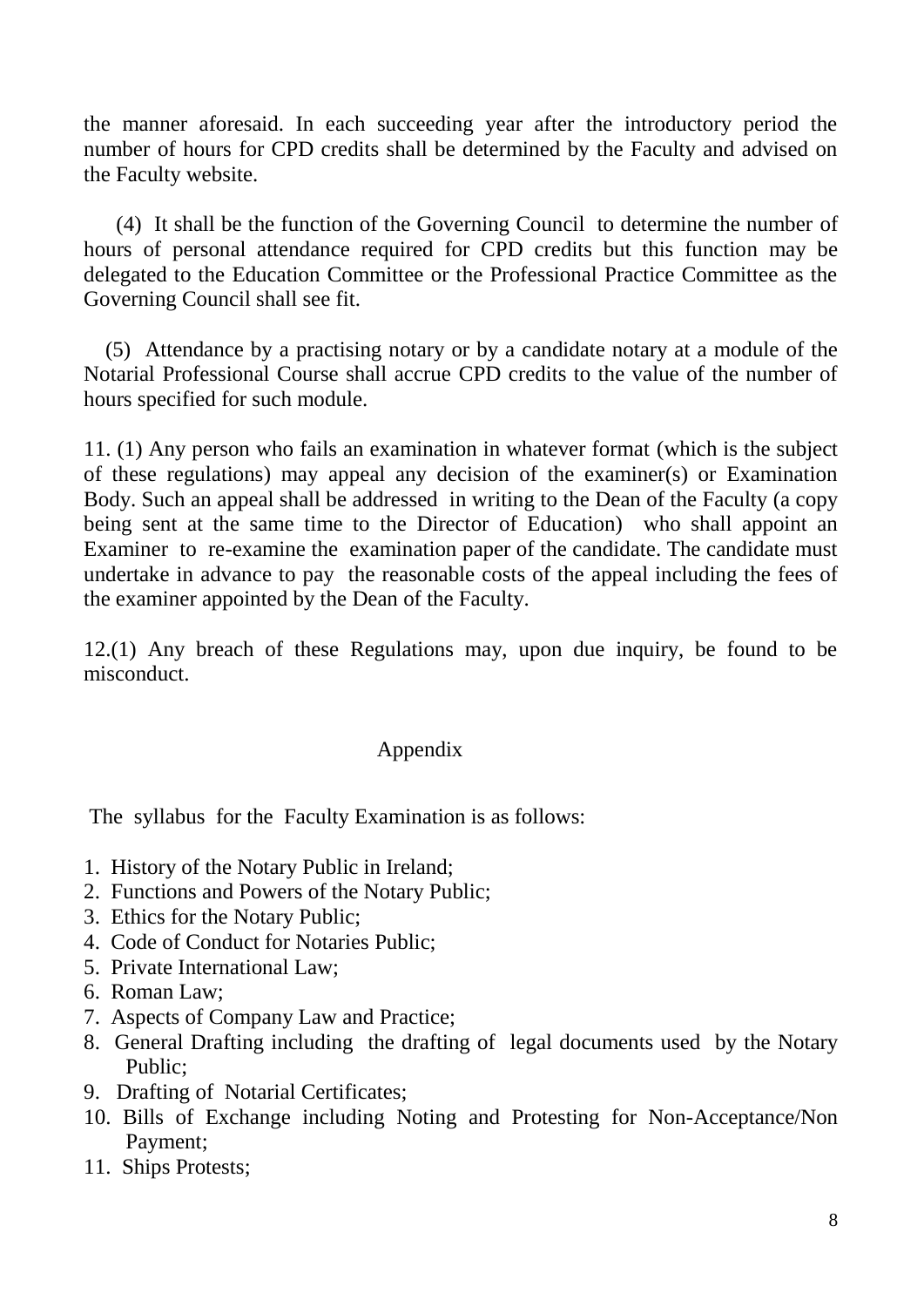- 12. The Hague Convention of 5 October 1961 and EU Conventions affecting Notaries Public;
- 13. eNotarisation and the proposed eApostille;
- 14. Powers of Attorney including Enduring Powers;
- 15. Intercountry Adoption;
- 16. Anti-Money Laundering legislation and the Notary Public;
- 17. Notarial Practice including Oaths: Substance, Form and Procedure, Attestation, Authentication and Certification of Documents, Deeds and Transactions;
- 18. Keeping of Records by Notaries Public;
- 19. European Union and International Developments concerning the Notary Public;
- 20. Data Protection Law.

The syllabus is currently covered in O'Connor's *The Irish Notary* (Professional Books, 1987) and Hall & O'Connor's *Supplement to the Irish Notary* (The Faculty of Notaries Public in Ireland, 2007) and various papers. Both books and papers will be distributed to applicants attending the Notarial Professional Course until further notice. Applicants may use any other relevant book on notarial practice and procedure in their preparation for the examination.

When reading *The Irish Notary* and the *Supplement*, an applicant intending to sit the Faculty Examination may confine his or her studies to:

- Chapter 1: Pages 15-30;
- Chapter 2: Pages 31 & 32;
- Chapter 4: Pages 43-45;
- Chapter 5: Pages 51-56;
- Chapter 6: Pages 57-63;
- Chapter 7: Pages 64 & 65, 72-74 and 76-79;
- Chapter 8: Pages 87-97, 104-111;
- Chapter 9: Pages 112-115:
- Chapter 10: All pages, except those referring to Northern Ireland;
- Chapter 11: Pages 145-148, 150-152;
- Appendices (Forms & Precedents) Pages 185-213, 218-244.

All pages of the *Supplement* should be read with the exception of pages 80-87.